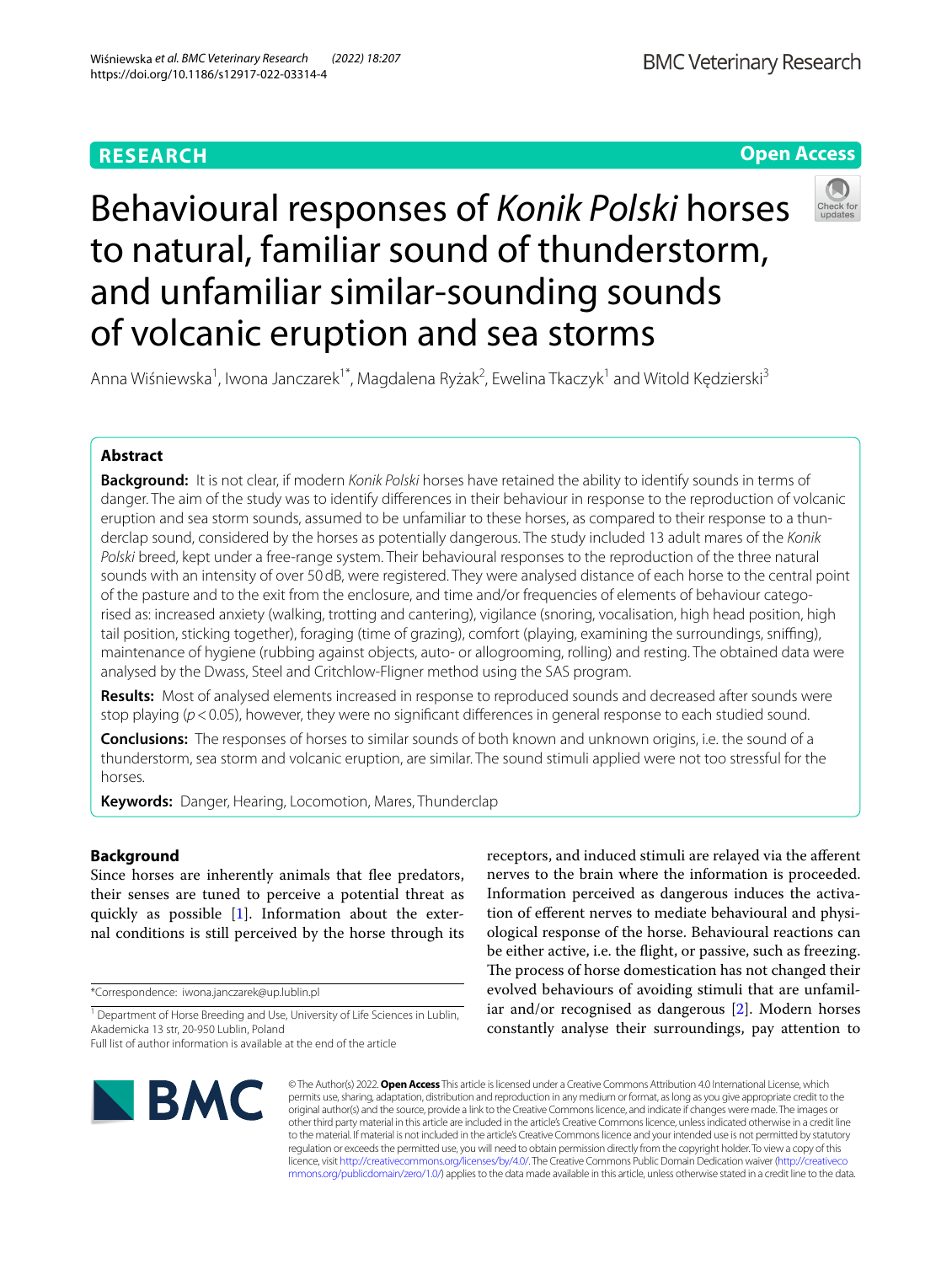the smallest details and often respond violently to stimuli that human senses are not able to receive [\[3](#page-10-2), [4\]](#page-10-3).

Depending on the breed and age, the horses' threshold of excitability to auditory stimuli varies [[5–](#page-10-4)[7\]](#page-10-5). Toroughbred horses are more sensitive to sounds than other warmblood horse breeds [\[8](#page-10-6)]. As claimed by researchers of horses of primitive breeds (including the *Konik Polski* horse), these animals are able to distinguish factors as being dangerous or safe with much more accuracy than horses of other breeds [[9\]](#page-10-7). Wild horses developed the ability to identify a hypothetical danger to avoid wasting energy on unnecessary fleeing or even interrupting resting or foraging  $[10]$ . The factors threatening to the *Konik Polski* horse include predators, e.g. the grey wolf, humans, sudden weather changes, falling trees, etc. [\[11,](#page-10-9) [12](#page-10-10)]. Wild horses are known to successfully fnd shelter during a thunderstorm or snowstorm while avoiding other dangers [\[12](#page-10-10)]. Moreover, the results of studies conducted by Janczarek et al. [[8,](#page-10-6) [13](#page-10-11)] indicate that horses are able to identify danger by responding to the sounds of the predators that hunted their ancestors. The *Konik Polski* horses under study did not respond to the sounds of the Arabian leopard, unfamiliar to them, or of the jackal (which poses no threat to horses), but they responded behaviourally and emotionally to the sounds of the grey wolf, whose attacks still occur today  $[9]$  $[9]$ . The horse's senses are so sharp and precise that they enable, for example, the recognition of the size of a predator by the tone of the sounds it produces  $[14]$  $[14]$ . However, they are not scared away by a fock of birds taking fight or the sound of rustling leaves. It was also found that the sensitivity to sounds is not only a horse's individual trait, as it is determined by the position held in the herd, e.g. stallions respond to danger more strongly and rapidly than other horses, since they have an encoded need to "warn the herd" against danger.

The sense of hearing is one of the telereceptors which enable the recognition of the surroundings from a distance, which gives the horses a huge adaptive advantage [[15](#page-10-13)]. Under normal weather conditions, a horse can hear sounds from a distance of 400 m [[16\]](#page-10-14). In a wind blowing at 6.7 m/s, it is able to receive sound stimuli from a distance of up to 2400 m. The mobility of the auricles makes it easier to determine the location of a sound source [[17,](#page-10-15) [18\]](#page-10-16).

The audible pitch range for horses is  $14\,\text{Hz}$  -  $25\,\text{kHz}$ , which exceeds the sensitivity of human hearing. Such a great audibility range allows horses to register ultrasounds, i.e. sounds with a frequency of over 20 kHz that are inaudible to humans. Moreover, low frequencies are registered by horses not only through the organ of hearing but also as vibrations of the ground, sensed through hooves or even teeth, e.g. when grazing on a meadow  $[19]$  $[19]$ . This enables horses to respond to incoming dangerous atmospheric phenomena (e.g. thunderstorms) or an earthquake much more quickly than humans do.

Horses have been proven to have an excellent ability to receive and remember sounds and their tones [\[20](#page-10-18)]. Some of these sounds are irritating or alarming to them, while others have a calming effect  $[5, 20]$  $[5, 20]$  $[5, 20]$  $[5, 20]$ . This is because auditory stimuli are part of the cognitive units that are formed in ontogenesis, i.e. a sound registering [\[18](#page-10-16)]. Receiving a signal as a representation of a phenomenon in the nervous system is encoded in long-term memory, combining information from all receptors. The animal's brain juxtaposes the information incoming on a current basis with the established cognitive unit. Stabilisation of a reaction to a signal enables the activation of an adequate behaviour after a minimum of sensory information being received. Where a stimulus falls into the range of the horse's ontogenetic experience and is recognised as positive, then the orientation reflex is immediately inhibited [[21\]](#page-10-19). In contrast, the response to a negative or alien stimulus is to flee. Therefore, both the element of novelty and the sound stimulus strength are of signifcance [[22,](#page-10-20) [23](#page-10-21)]. An unfamiliar or very loud sound will most often trigger, during the first exposure, a strong orientation reflex that will stimulate an immediate tendency to flee  $[20]$  $[20]$ .

The study adopted the hypothesis that modern *Konik Polski* horses have retained the ability to identify sounds in terms of danger. It was therefore assumed that the horses' response to sounds that are similar-sounding but are familiar or unfamiliar would vary. The aim of the study was to identify diferences in the behaviour of modern of *Konik Polski* horses, kept in human care in central Poland, in response to the reproduction of volcanic eruption and sea storm sounds, assumed to be unfamiliar to these horses, as compared to their response to a thunderclap sound regarded as familiar to them, and considered by the horses as potentially dangerous.

#### **Results**

In each part of the experiment, the distance between the horses and the central point of the paddock was signifcantly shorter in the Before phase than in the During and After phases (Table  $1$ ). The distance between the horses and the paddock exit was signifcantly greater before the sound signal reproduction (Before) than during the sound signal reproduction (During) and immediately after the sound signal reproduction (After). No signifcant diferences depending on the sound type were noted.

For all the test sounds, the duration of walking was signifcantly longer in Before phase than in the During and After phases (Table [2\)](#page-2-1). Moreover, in Before phase, the duration of walking was longer before the reproduction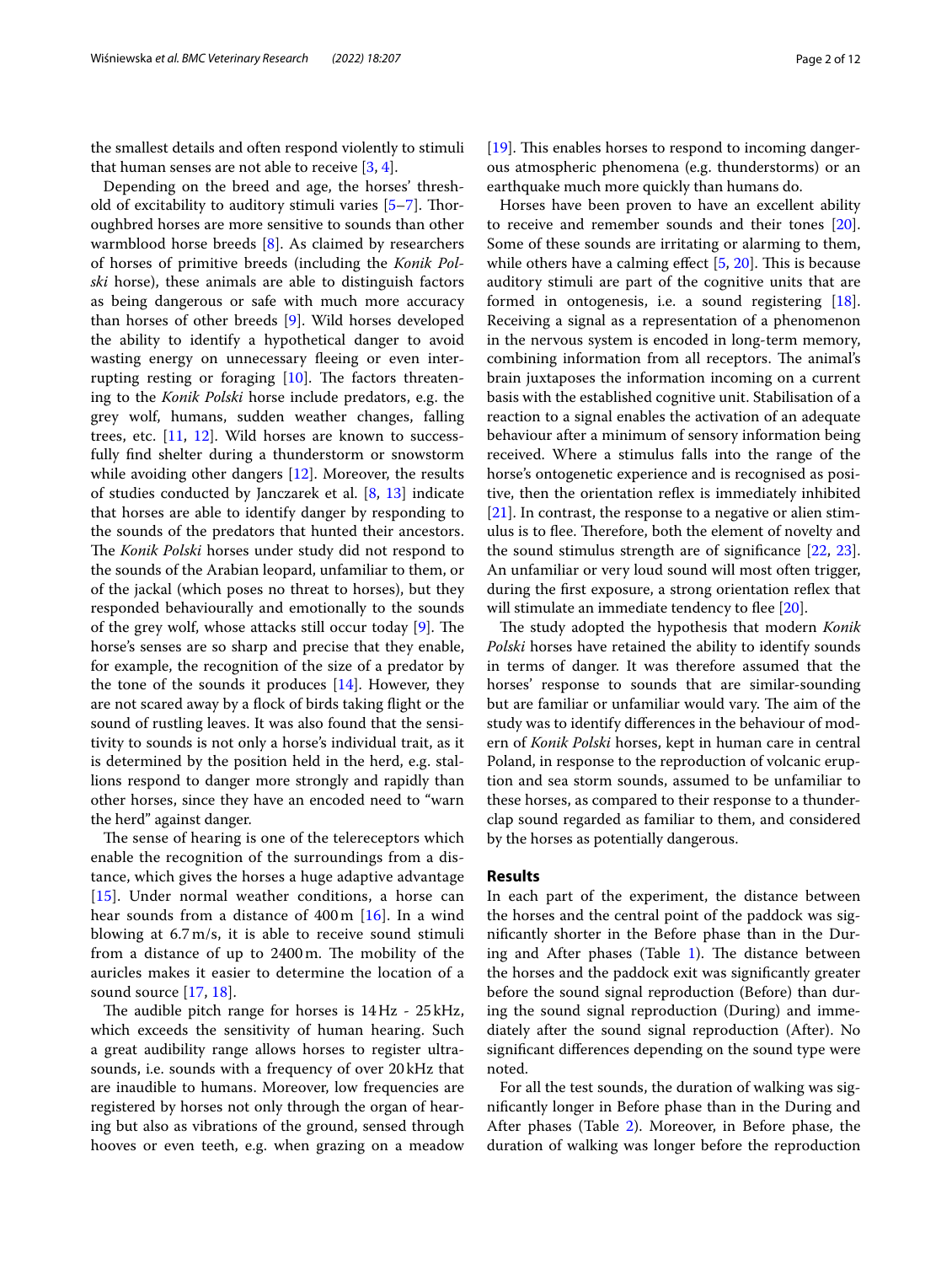| <b>Phase</b> | <b>Volcano (Volcanic eruption sound)</b>                             | Thunder (Thunderclap sound) | Sea storm (The sound of roaring<br>waves and the wind during a sea<br>storm) |
|--------------|----------------------------------------------------------------------|-----------------------------|------------------------------------------------------------------------------|
|              | The distance between the horses and the central point of the paddock |                             |                                                                              |
| Before       | $12.81 + 7.72a$                                                      | $12.82 + 7.69$ a            | $12.94 + 7.81$ a                                                             |
| During       | $23.92 + 4.11 h$                                                     | $23.92 + 4.11$ b            | $74.44 + 3.53$ b                                                             |
| After        | $27.77 + 7.08$ b                                                     | $26.72 + 4.12$ b            | $27.61 + 4.18$ b                                                             |
|              | The distance between the horses and the exit from the paddock        |                             |                                                                              |
| Before       | $39.92 + 5.53$ a                                                     | $39.83 + 5.58$ a            | $37.54 + 6.92$ a                                                             |
| During       | $6.94 \pm 3.97$ b                                                    | $7.91 + 3.92$ b             | $7.55 \pm 2.34$ b                                                            |
| After        | $7.45 + 0.44c$                                                       | $3.45 \pm 0.23$ c           | $3.12 \pm 0.66$ C                                                            |

<span id="page-2-0"></span>**Table 1** Average distances (m) between the horses and the selected points of the paddock during three the study (means ± SD)

Phases: Before - before the sound signal reproduction, During - during the sound signal reproduction, After - after the sound signal reproduction. The mean values denoted by diferent letters (a, b, c: between the phases) difer signifcantly at *P*≤0.05. No signifcant diferences depending on the sound type were noted

<span id="page-2-1"></span>

| <b>Table 2</b> Time of walking, trotting and galloping (s) in response to the tested signals (means $\pm$ SD) |  |  |
|---------------------------------------------------------------------------------------------------------------|--|--|
|---------------------------------------------------------------------------------------------------------------|--|--|

| Phase         | <b>Volcano (Volcanic eruption sound)</b> | Thunder (Thunderclap sound) | Sea storm (The sound of roaring<br>waves and the wind during a sea<br>storm) |  |  |
|---------------|------------------------------------------|-----------------------------|------------------------------------------------------------------------------|--|--|
| Walk          |                                          |                             |                                                                              |  |  |
| Before        | $37.00 \pm 14.18$ ax                     | $30.71 \pm 17.28$ ax        | $56.00 \pm 17.20$ ay                                                         |  |  |
| During        | $3.20 \pm 13.79$ bx                      | $5.61 \pm 2.84$ bx          | $2.81 \pm 3.88$ bx                                                           |  |  |
| After         | $7.12 + 4.84$ bx                         | $11.85 \pm 3.61$ cy         | $2.45 + 2.27$ bz                                                             |  |  |
| Trot          |                                          |                             |                                                                              |  |  |
| Before        | $11.02 \pm 5.16$ ax                      | $32.31 \pm 16.87$ ay        | $48.70 + 12.07$ az                                                           |  |  |
| During        | $62.64 \pm 11.07$ bx                     | 72.20 $\pm$ 11.48 bxy       | $81.22 \pm 11.98$ by                                                         |  |  |
| After         | $31.91 \pm 11.52$ cx                     | $45.00 \pm 13.58$ av        | $37.71 \pm 14.95$ axy                                                        |  |  |
| Canter        |                                          |                             |                                                                              |  |  |
| <b>Before</b> | $8.52 \pm 5.47$ ax                       | $6.62 \pm 2.84$ ax          | $9.90 + 6.46$ ax                                                             |  |  |
| During        | $19.23 \pm 8.07$ bx                      | $10.82 \pm 4.23$ by         | 13.81 $\pm$ 6.32 bxy                                                         |  |  |
| After         | $4.73 \pm 1.82$ cx                       | $2.63 \pm 1.81$ cx          | $9.12 \pm 5.94$ ay                                                           |  |  |

Phases: Before - before the sound signal reproduction, During - during the sound signal reproduction, After - after the sound signal reproduction. The mean values denoted by diferent letters (a, b, c: between the phases; x, y, z: between the test sounds) difer signifcantly at *P*≤0.05

of sea storm sounds than before the reproduction of the remaining sounds. In the After phase, the duration of walking was the longest after the reproduction of thunderclap sounds, and the shortest after the reproduction of sea storm sounds. The duration of trotting increased signifcantly in the During phase of each part of the experiment and then decreased in the After phase. However, only after the reproduction of the volcanic sounds, this value was signifcantly higher than the value in the Before phase. In all phases, signifcant diferences occurred depending on the sound type, e.g. for the sea storm in the During phase, the duration of trotting was signifcantly longer than for the volcano, and in the After phase, a signifcantly higher value was observed after the reproduction of thunderclap sound. The duration of cantering, just like the duration of trotting, was signifcantly longer in the During phase of the experiment than in the

Before and After phases. Moreover, the duration of cantering in the During phase was longer for the volcanic sound than in response to the thunderclap sound. In the After phase, the duration of cantering in response to volcano and thunderstorm sounds was signifcantly shorter than that recorded in response to the sea storm sounds and was shorter than in the Before phase.

Of the fve traits from the category "vigilance", the frequency of snoring remained unchanged in successive phases of the experiment, while statistically signifcant diferences occurred depending on the type of the test sound (Table [3\)](#page-3-0). The frequency of "vocalisation" was signifcantly higher than the others only in the After phase in response to sea storm and thunder sounds. Signifcant diferences between the phases as regards the "high tail position" were only noted in response to the thunderclap sound, while during and after the sound emission, this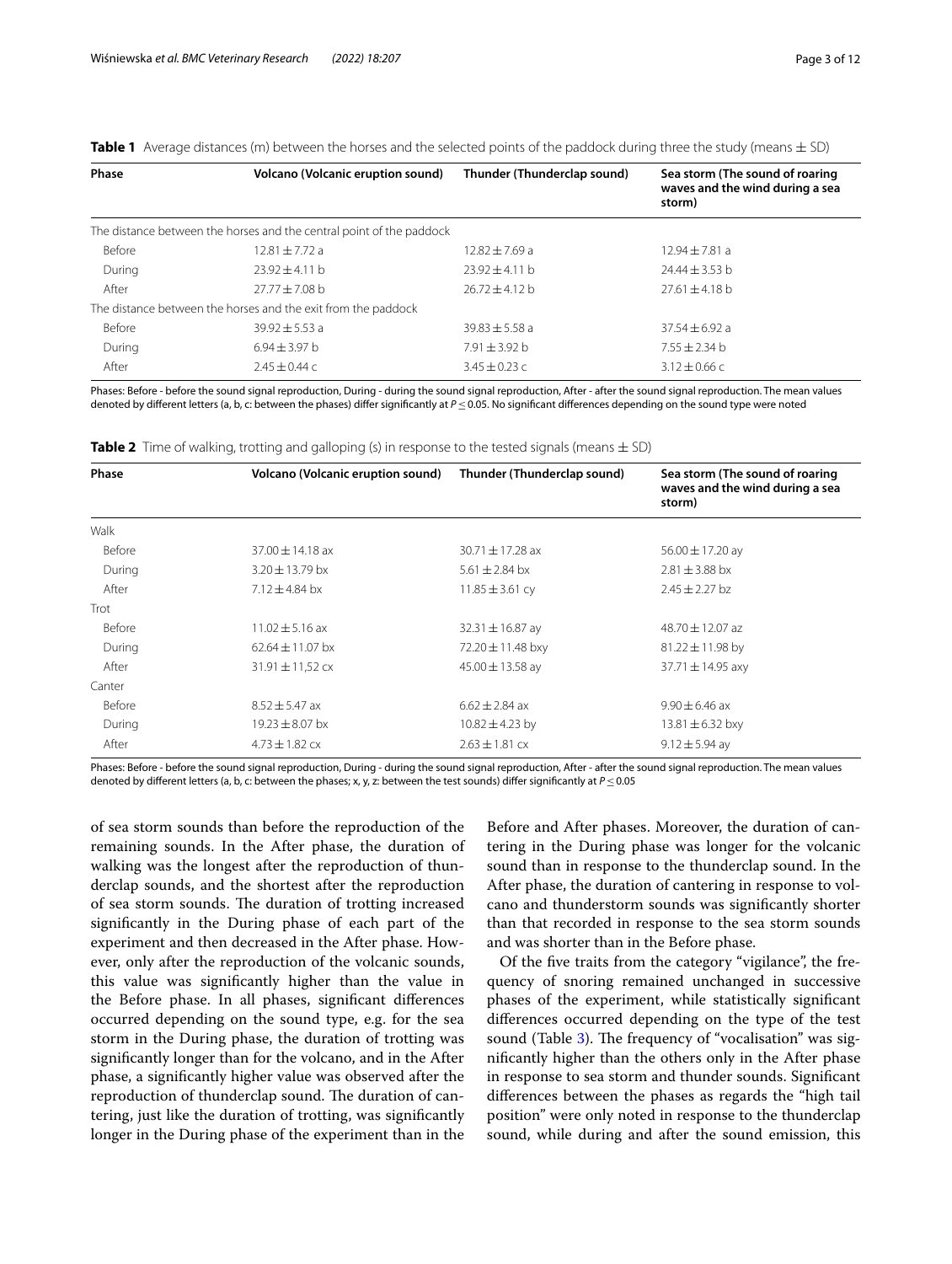| Phase              | <b>Volcano (Volcanic eruption sound)</b> | Thunder (Thunderclap sound) | Sea storm (The sound of roaring<br>waves and the wind during a sea<br>storm) |  |
|--------------------|------------------------------------------|-----------------------------|------------------------------------------------------------------------------|--|
| Snoring            |                                          |                             |                                                                              |  |
| <b>Before</b>      | $0.00 \pm 0.00$ ax                       | $0.76 \pm 0.72$ ay          | $2.07 \pm 1.38$ az                                                           |  |
| During             | $0.00 \pm 0.00$ ax                       | $0.31 \pm 0.48$ ax          | $2.07 \pm 0.86$ ay                                                           |  |
| After              | $0.00 \pm 0.00$ ax                       | $0.46 \pm 0.51$ ay          | $3.38 \pm 1.26$ az                                                           |  |
| Vocalisation       |                                          |                             |                                                                              |  |
| Before             | $0.46 \pm 0.51$ ax                       | $0.00 \pm 0.00$ ay          | $0.15 \pm 0.37$ axy                                                          |  |
| During             | $0.76 \pm 0.43$ ax                       | $0.00 \pm 0.00$ ay          | $0.23 \pm 0.43$ axy                                                          |  |
| After              | $0.76 + 0.59$ ax                         | $0.69 + 0.48$ bx            | $0.92 + 0.64$ bx                                                             |  |
| High head position |                                          |                             |                                                                              |  |
| <b>Before</b>      | $0.23 + 0.43$ ax                         | $0.61 \pm 0.51$ ay          | $1.00 \pm 0.00$ ay                                                           |  |
| During             | $0.00 \pm 0.00$ ax                       | $0.00 + 0.00$ bx            | $1.46 \pm 1.05$ ay                                                           |  |
| After              | $0.00 \pm 0.00$ ax                       | $0.00 \pm 0.00$ bx          | $1.00 \pm 0.58$ ay                                                           |  |
| High tail position |                                          |                             |                                                                              |  |
| <b>Before</b>      | $1.23 \pm 0.72$ ax                       | $1.85 \pm 1.07$ ax          | $4.92 \pm 1.32$ ay                                                           |  |
| During             | $0.54 \pm 0.66$ bx                       | $1.23 \pm 0.60$ az          | $3.38 \pm 1.42$ by                                                           |  |
| After              | $1.46 \pm 0.78$ ax                       | $1.62 \pm 0.87$ ax          | $3.15 \pm 1.82$ by                                                           |  |
| Sticking together  |                                          |                             |                                                                              |  |
| <b>Before</b>      | $0.00 + 0.00$ ax                         | $1.31 \pm 0.75$ ay          | $2.54 \pm 1.13$ az                                                           |  |
| During             | $0.00 \pm 0.00$ ax                       | $0.54 \pm 0.52$ by          | $1.69 \pm 0.95$ bz                                                           |  |
| After              | $0.31 \pm 0.48$ ax                       | $0.85 \pm 0.69$ bx          | $1.85 \pm 0.90$ by                                                           |  |

<span id="page-3-0"></span>**Table 3** Time of elements of behaviour categorised as vigilance (s) in response to the test signals (means ± SD)

Phases: Before - before the sound signal reproduction, During - during the sound signal reproduction, After - after the sound signal reproduction. The mean values denoted by diferent letters (a, b: between the phases; x, y, z: between the test sounds) difer signifcantly at *P*≤0.05

behaviour was not observed. The values of this trait were higher than the other ones mainly during the reproduction of sea storm sounds. The frequency of the occurrence of high head position decreased in the During phase in response to the volcano and sea storm sounds. In the After phase, this trait value increased, in relation to the previous phase, after the reproduction of the volcano sound and remained unchanged for the thunderclap and sea storm sounds. As regards the trait "sticking together", no signifcant diferences were noted in response to volcano sound. On the other hand, in response to the thunderclap sound and sea storm sound, the time the horses "sticking together" in the During and After phases 3 were signifcantly lower than those in the Before phase. For the sea storm, the values of this trait were signifcantly higher than the remaining traits noted in all three phases.

The total duration of expressing the behaviour categorised as "vigilance" in relation to the test sounds was signifcantly longer in the During and After phases than in the Before phase (Table [4](#page-3-1)). When examining the response to the volcano, this value in the Before phase was signifcantly lower than the values noted when examining the responses to the thunderclap and sea storm sound reproduction. In the After phase, the value of this parameter was signifcantly lower after the emission of the thunderclap sound than for the volcano and sea storm sounds.

<span id="page-3-1"></span>**Table 4** Total duration (s) of behaviour categorised as "vigilance" in response to the test sounds (means ± SD)

| Phase  | Volcano (Volcanic eruption sound) | Thunder (Thunderclap sound) | Sea storm (The sound of roaring           |
|--------|-----------------------------------|-----------------------------|-------------------------------------------|
|        |                                   |                             | waves and the wind during a sea<br>storm) |
| Before | $12.11 \pm 7.53$ ax               | 55.12 $\pm$ 13.33 ay        | 50.70 $\pm$ 21.7 ay                       |
| During | $124.60 \pm 10.20$ bx             | $115.50 \pm 19.50$ bx       | $123.10 \pm 24.9$ bx                      |
| After  | $152.12 + 33.24$ bx               | 117.95 ± 14.91 by           | $148.91 + 23.2$ bx                        |

Phases: Before - before the sound signal reproduction, During - during the sound signal reproduction, After - after the sound signal reproduction. The mean values denoted by diferent letters (a, b: between the phases; x, y, z: between the test sounds) difer signifcantly at *P*≤0.05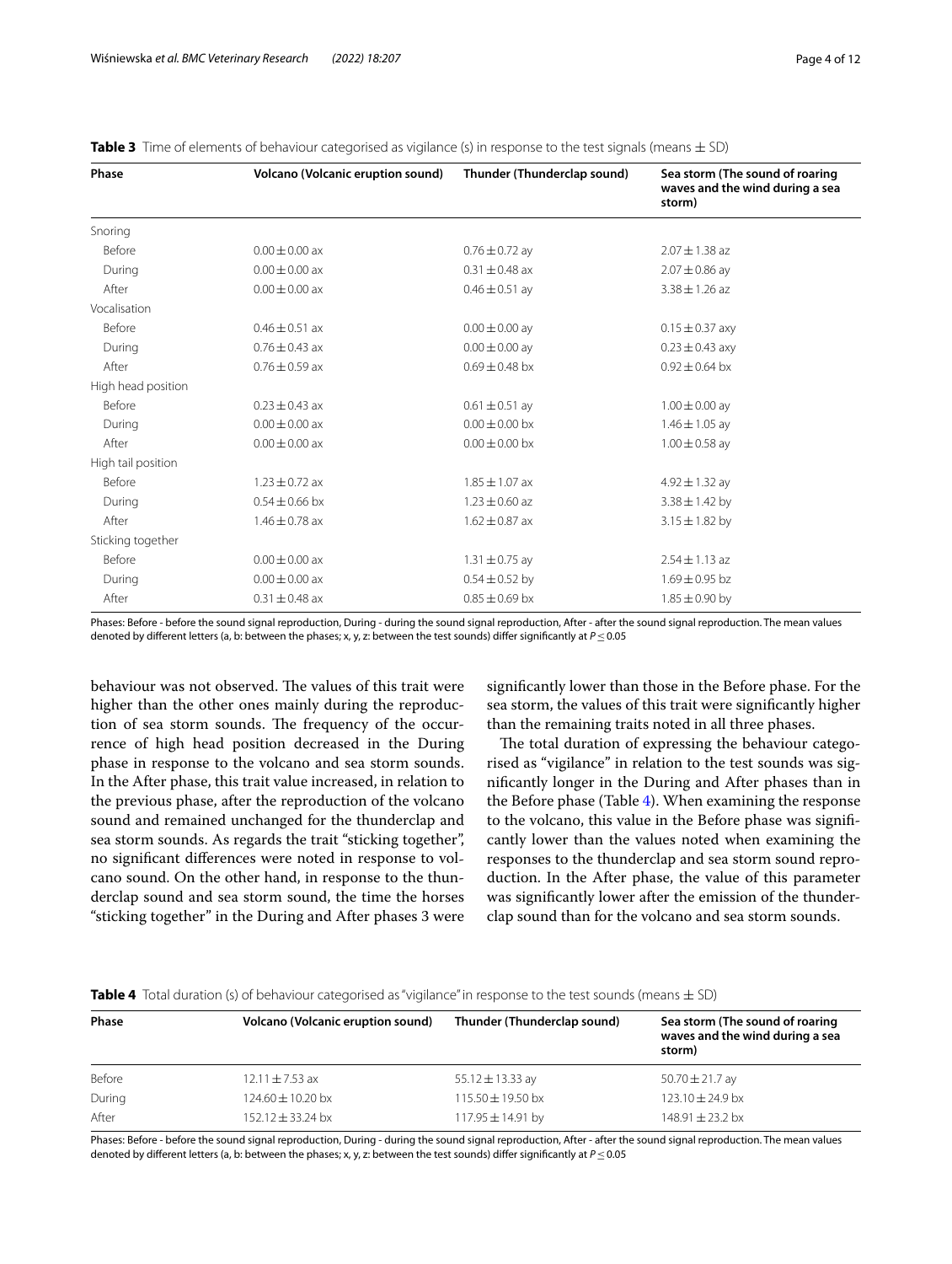In the category of behaviours aimed at maintaining body condition, the frequency of rubbing against objects only changed in response to the thunderclap sound in the After phase (Table [5](#page-4-0)). Moreover, significant differences were noted in response to individual sounds in all phases: in the Before phase, the trait did not occur for sea storms, and it took the highest value when examining the efects of the volcano sound. In the During and After phases of testing the response to sea storms, this trait was again absent. With regard to the volcano and thunderclaps, the frequency of its expression remained at a similar level. The frequency of grooming did not differ significantly between the phases, and was often not recorded at all. The frequency of rolling decreased in the During phase compared to the Before phase, and remained at a very low level after the emission of volcanic eruption sound, and increased to the values noted in the Before phase when examining the efects of thunderclaps and sea storms. It was also noted that the values of this trait during each phase of the volcanic sound impact were signifcantly higher than those noted at the time of testing the response to a sea storm or thunderclaps.

As regards the other analysed behaviours, the duration of feed intake in the Before phase was signifcantly longer than the time noted for the two remaining phases (Table [6](#page-4-1)). Moreover, in the Before phase, this duration

<span id="page-4-0"></span>

| Table 5 The frequency of behaviour categorised as maintenance of hygiene in response to the test sounds (means $\pm$ SD) |  |
|--------------------------------------------------------------------------------------------------------------------------|--|
|--------------------------------------------------------------------------------------------------------------------------|--|

| Phase                        | <b>Volcano (Volcanic eruption sound)</b>                 | Thunder (Thunderclap sound) | Sea storm (The sound of roaring<br>waves and the wind during a sea<br>storm) |  |
|------------------------------|----------------------------------------------------------|-----------------------------|------------------------------------------------------------------------------|--|
|                              | Rubbing against objects and Scratching against an object |                             |                                                                              |  |
| Before                       | $1.31 \pm 0.63$ ax                                       | $0.54 \pm 0.52$ ay          | $0.00 \pm 0.00$ az                                                           |  |
| During                       | $1.15 \pm 0.90$ ax                                       | $0.38 \pm 0.65$ ax          | $0.00 \pm 0.00$ ay                                                           |  |
| After                        | $1.23 \pm 0.75$ ax                                       | $2.00 \pm 1.22$ bx          | $0.00 \pm 0.00$ ay                                                           |  |
| Autogrooming or allogrooming |                                                          |                             |                                                                              |  |
| Before                       | $0.54 \pm 0.52$ ax                                       | $0.00 \pm 0.00$ ay          | $0.00 \pm 0.00$ ay                                                           |  |
| During                       | $0.23 \pm 0.43$ ax                                       | $0.00 \pm 0.00$ ay          | $0.00 \pm 0.00$ ay                                                           |  |
| After                        | $0.31 \pm 0.48$ ax                                       | $0.31 \pm 0.48$ ax          | $0.00 \pm 0.00$ ay                                                           |  |
| Rolling on the ground        |                                                          |                             |                                                                              |  |
| Before                       | $2.54 \pm 0.97$ ax                                       | $0.54 \pm 0.52$ ay          | $0.53 \pm 0.52$ ay                                                           |  |
| During                       | $1.46 \pm 0.78$ bx                                       | $0.00 \pm 0.00$ by          | $0.00 \pm 0.00$ by                                                           |  |
| After                        | $0.92 \pm 0.64$ bx                                       | $0.46 \pm 0.51$ ay          | $0.54 \pm 0.52$ ay                                                           |  |

Phases: Before - before the sound signal reproduction, During - during the sound signal reproduction, After - after the sound signal reproduction. The mean values denoted by diferent letters (a, b: between the phases; x, y, z: between the test sounds) difer signifcantly at *P*≤0.05

<span id="page-4-1"></span>

|  | Table 6 The frequency of foraging, comfort behaviour and resting in response to the test sounds (means $\pm$ SD) |  |  |  |  |  |  |  |  |  |  |
|--|------------------------------------------------------------------------------------------------------------------|--|--|--|--|--|--|--|--|--|--|
|--|------------------------------------------------------------------------------------------------------------------|--|--|--|--|--|--|--|--|--|--|

| Phase              | <b>Volcano (Volcanic eruption sound)</b>               | Thunder (Thunderclap sound) | Sea storm (The sound of roaring<br>waves and the wind during a sea<br>storm) |  |
|--------------------|--------------------------------------------------------|-----------------------------|------------------------------------------------------------------------------|--|
| Foraging (grazing) |                                                        |                             |                                                                              |  |
| Before             | $179.75 \pm 52.1$ ax                                   | 132.65 $\pm$ 53.19 av       | $125.82 \pm 30.02$ av                                                        |  |
| During             | $50.45 \pm 39.22$ bx                                   | $55.55 \pm 47.11$ bx        | $37.45 \pm 22.23$ bx                                                         |  |
| After              | $66.31 + 26.09$ bx                                     | 71.51 $\pm$ 63.32 bx        | 48.95 $\pm$ 33.92 bx                                                         |  |
|                    | Comfort: playing, examining the surroundings, sniffing |                             |                                                                              |  |
| Before             | $23.00 \pm 9.48$ ax                                    | $4.00 \pm 3.53$ ay          | $1.10 \pm 1.79$ ay                                                           |  |
| During             | $15.00 \pm 12.88$ ax                                   | $2.30 \pm 2.50$ by          | $0.00 \pm 0.00$ by                                                           |  |
| After              | $2.32 \pm 2.41$ bx                                     | $2.21 \pm 0.71$ bx          | $0.00 \pm 0.00$ bx                                                           |  |
| Resting            |                                                        |                             |                                                                              |  |
| Before             | $29.01 + 14.30$ ax                                     | $15.00 \pm 5.27$ ay         | $9.00 + 9.66$ az                                                             |  |
| During             | $22.50 \pm 11.37$ ax                                   | $26.51 \pm 11.07$ bx        | 41.20 $\pm$ 25.07 by                                                         |  |
| After              | $26.03 + 7.75$ ax                                      | $16.51 \pm 8.83$ ay         | $32.00 \pm 15.42$ bx                                                         |  |

Phases: Before - before the sound signal reproduction, During - during the sound signal reproduction, After - after the sound signal reproduction. The mean values denoted by diferent letters (a, b: between the phases; x, y, z: between the test sounds) difer signifcantly at *P*≤0.05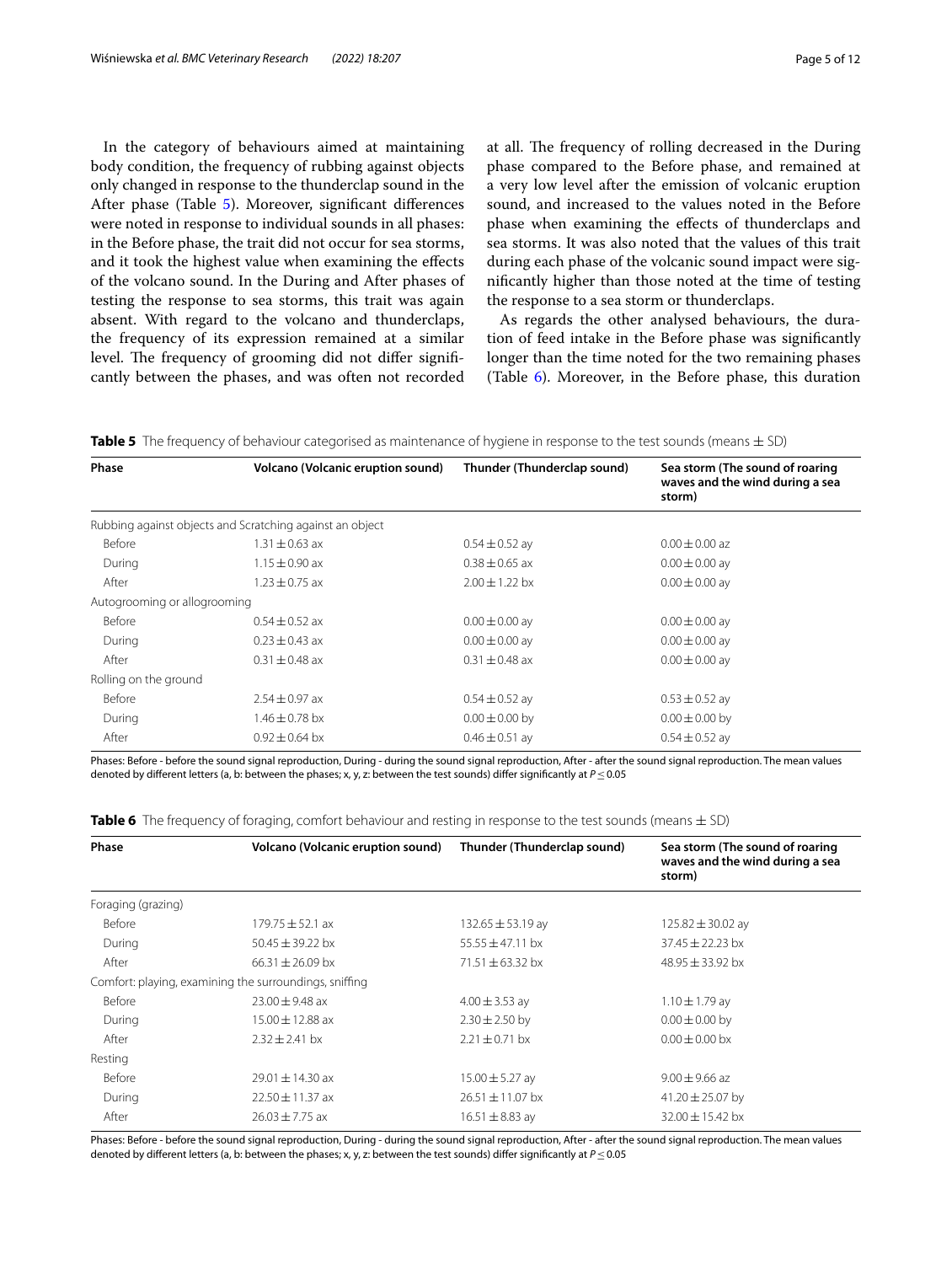was signifcantly longer at the time of testing the volcanic sound impact than before the emission of the thunderclap and sea storm sounds. The duration of comfort behaviour manifestation decreased in the During and After phases compared to the Before phase, particularly after the emission of thunderstorm and sea storm sounds. Signifcant diferences occurred when examining the responses to individual sounds: the duration of comfort behaviour in relation to the volcano in the Before and During phases was signifcantly longer than that during the emission of the remaining sounds. In the After phase, these behaviours were not noted in response to the emission of sea storm sounds. The duration of resting in the During phase increased transiently in response to the thunderclap sound, increased and remained at a higher level in the After phase in response to the sea storm sound while it remained unchanged in response to the volcano sound. Moreover, in the Before phase, the highest value was noted on the day of volcanic sound emission, while the lowest value was registered on the day of sea storm sound reproduction. elements of behaviour categorised as "comfort".

# **Discussion**

The study analysed whether the horses responded the same to familiar or unfamiliar sounds of a similar tone and maximum intensity noted at 1kHz, which, according to Timney and Macuda [\[17](#page-10-15)], is the lower limit of the maximum hearing sensitivity in horses. The horses' responses to the sound of a volcanic eruption, a sea storm and a thunderclap were preceded by the analysis of selected behavioural traits during their undisturbed stay in the paddock (the Before phase), which was regarded as the control part of the experiment. The results from three tests of the experiment proved to be comparable only in terms of the horses staying in the same paddock area. The remaining behavioural traits analysed in the Before phase were signifcantly diferent, even though the environmental conditions prevailing during the experiment were comparable. These differences concerned the duration of walking and trotting and all the traits from the following categories: vigilance, maintenance of body condition, foraging, comfort and resting. It can be concluded that the horses' behaviour within the enclosure is not schematic, which is most probably infuenced by various interactions between individuals. However, it was not observed that the horses expected the sound signal that they had heard on the previous day of the experiment. Varied behaviour of the horses during their stay in the paddock was also noted by Janczarek et al. [[24\]](#page-10-22). As Morris [[25\]](#page-10-23) points out, one of the reasons for this variation is the mood of the animals which may change on a daily basis.

The results of the behavioural response testing changed immediately after the application of sound signals. Analysis of the distance between the horses and the point in the paddock being most distant from the sound sources, and of the distance between the horses and the exit from the paddock, changed under the infuence of the reproduction of all sound signals, and this situation persisted even after the end of sound reproduction. However, based on this parameter it was not possible to identify the sounds that the horses responded to more or less intensely. For each test sound, the horses moved away from the sound sources while approaching the exit situated in front of the stable. Moving away from a sound that is probably irritating to the horses' hearing can be explained by the great range of the frequency of sounds audible to them, given the considerable sensitivity of the horses' hearing [[26\]](#page-10-24). However, heading towards the exit but remaining some distance from the gate is difficult to explain. Perhaps it was preparation to flee from irritating sounds, or the result of a situation recognised as a life-threatening possibility, or both at the same time. As indicated by a study conducted by Erber et al. [\[27\]](#page-10-25), the introduction of modifcations in a place safe for horses generates stress symptoms.

The location in the paddock, determined during the sound reproduction, was maintained even after the end of sound reproduction, which may indicate that horses remain vigilant even after the stimulus regarded as dangerous has ceased. Leiner and Fendt [[28](#page-10-26)] argue similarly based on the measurements of the time of habituation in relation to a new object. This fact can also be the first indication that the horses' sense of hearing generalises sounds that sound similar. A similar view was taken by Timney and Macuda [\[17](#page-10-15)], who suggested that horses are unable to use binaural intensity diference cues.

Moreover, the results showed that during the reproduction of sounds, the duration of trotting and cantering was longer, while the duration of walking decreased, which may also indicate that the stimuli used in the experiment were not identifed by the horses as positive  $[29, 30]$  $[29, 30]$  $[29, 30]$  $[29, 30]$ . The increase in locomotor activity should therefore be regarded as a clear response to the stimulus. However, just like when analysing the distance between the horses and the sound source and the exit gate, in this case, it was also not possible to determine the variation in the horses' responses to individual sounds. While it is true that during the reproduction of sea storm sounds the duration of trotting was longer than that during the reproduction of volcano sounds, in the case concerned, the situation could have been due to the horses' increased locomotor activity on that day of the experiment, and even before the stimulus was applied, which is difficult to explain. However, the duration of cantering was found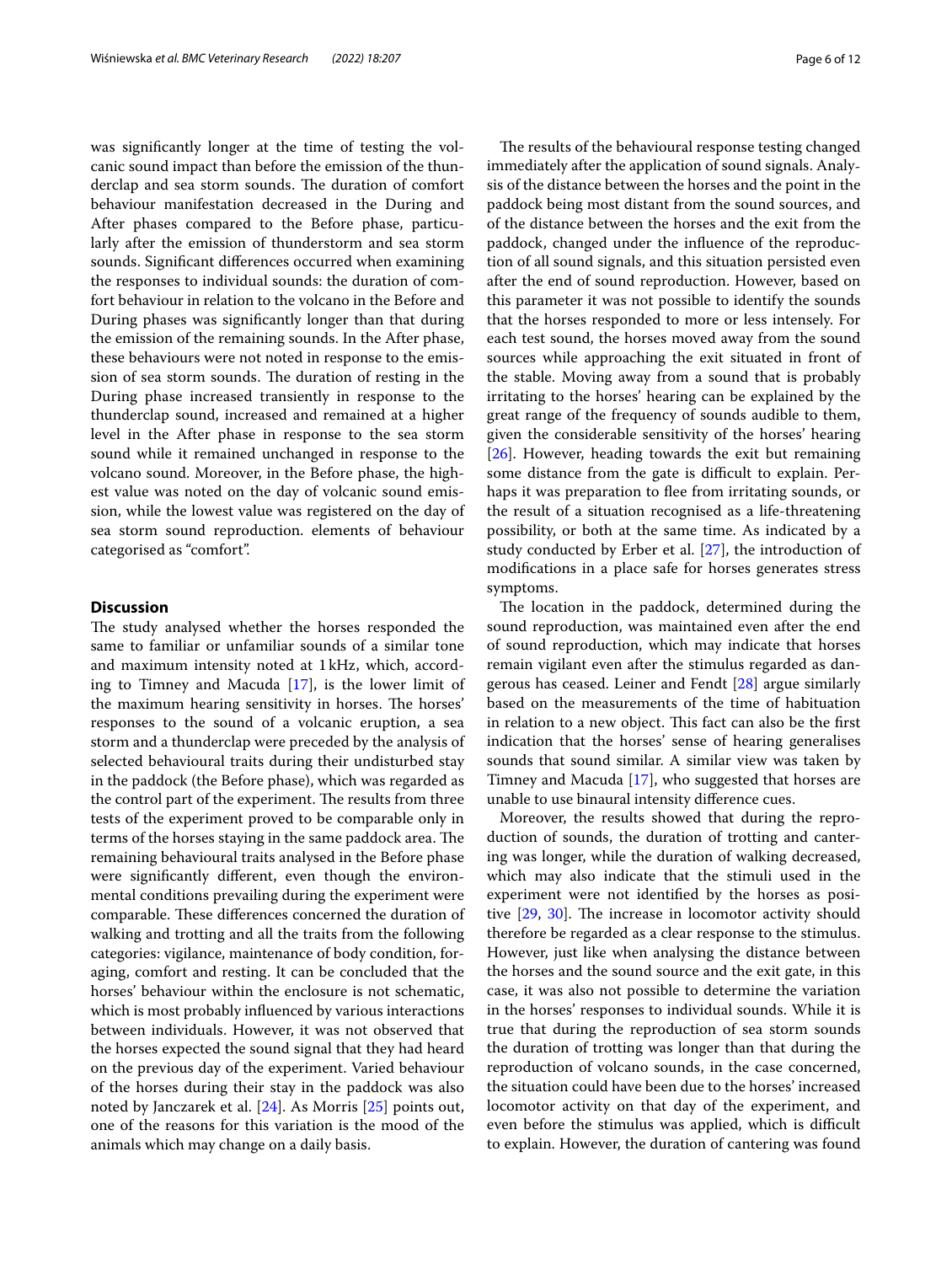to be longer in response to the volcanic eruption sounds than to the thunderclap sound. Moreover, after the end of the stimulus emission, the time spent cantering was shorter in response to the thunderclap sound than to the remaining sounds. One might be tempted to conclude that the sound of a thunderstorm, familiar to horses, triggered lower emotional arousal expressed by the shift from walking to cantering than that caused by unknown sounds of volcanic eruptions and sea storms.

Analysis of the results of individual behavioural trait measurements proved difficult to interpret. In general, diferent sound signals caused diferent changes in the frequency of the occurrence and duration of the behaviours under analysis. In the group of traits categorised as "vigilance", snoring occurred most frequently during the reproduction of sea storm sounds; vocalisation increased after sea storms and thunderclaps without being afected by the volcano sounds; high tail position clearly lowered in response to thunderclap sounds; high head position lowered only during the emission of volcano sounds; and the frequency of sticking together decreased only during the emission of thunder sounds. The analysis of the presented results is hampered by the large variation in the values of analysed traits before the start of the emission of a particular sound. In general, the traits being discussed, i.e. the high head position or sticking together intensify in the face of danger [\[31](#page-10-29), [32\]](#page-10-30). It is likely that the individual diferences in presenting individual behaviours by the horses in response to the sound type being tested resulted in a lack of uniformity of the results obtained.

However, an analysis of the total time of expressing vigilance showed a signifcant increase in this parameter value during and after the reproduction of individual sounds. However, no diferences in the responses to individual sounds were demonstrated. The hypothesis put forward in this paper about the horses' precise response to sound stimuli (which allows them to recognise and select a familiar sound and, at the same time, to qualify an unfamiliar sound as an actual threat) is, at this stage of the discussion, difficult to confirm. However, the previously mentioned horses' responses to new aural stimuli, i.e. the sounds of sea storm and volcanic eruption (which triggered a specifc response similar to the response to the thunderclap sound, which was familiar to horses and potentially dangerous), also cannot be excluded. The reason for obtaining non-diversifed results may also be completely different. The horses responded similarly to all three sounds, as in the frequency range  $<1$  kHz, the sound intensity level was almost the same at all tested frequencies. This is in line with the literature data, according to which low frequencies are well perceived by horses not only through the ears but also through the hooves and even the teeth, e.g. when grazing in a meadow [\[19](#page-10-17)].

The sounds differed slightly in intensity at individual frequencies >1kHz, but the shape of the spectrum was the same. The sea storm sounds had intensity levels approx. 10dB higher than the thunderstorm sounds. A similar shift towards higher intensity levels was observed for the volcano compared to the storm sounds; however, no major signifcance was observed for the horses' behaviour. These results are partially consistent with those published by Marshall [\[33\]](#page-10-31), who noted that since with the increasing sound stimulus intensity, the delay in responding to a stimulus was shortened, therefore the speed of the horses' response to sound stimuli increased with an increase in the sound loudness. At this stage of the research, unambiguous interpretation of the horses' response to the test sounds appears to be impossible.

The obtained results were also ambiguous for the manifestation of behaviour qualifed as the maintenance of body condition. Of all the analysed behaviours, only the frequency of rolling decreased in response to the sounds being reproduced. For the volcano sound, the response also persisted after the end of stimulus emission. However, it is worth noting that on the day of the volcano sound reproduction, in the phase before sound reproduction, the horses rubbed against objects, groomed or rolled much more often than on other test days. The actual reproduction of the volcanic eruption sounds or the two other sounds simply did not change this behaviour type signifcantly. In general, elements of this behaviour occurred when animals are under optimal environmental conditions, in locations well known to them and regarded as safe  $[34, 35]$  $[34, 35]$  $[34, 35]$ . The frequency of such behaviours decreases in the face of danger [[36\]](#page-10-34).

However, the horses' response to the reproduction of sounds is indicated by the duration of feed intake, which decreased signifcantly both during and after the sound reproduction. Horses graze when they do not feel threatened and are under optimal environmental conditions [\[37](#page-11-0)]. No diferences related to the signal type were noted, although before the reproduction of volcanic eruption sounds, the duration of grazing was signifcantly longer than that noted during the reproduction of the two remaining signals. Therefore, at that time this duration decreased the most, which can indirectly indicate that the response to the volcanic eruption sounds was the strongest. This suggestion, however, is not confrmed by the duration of resting or comfort behaviour, especially as signifcant diferences between these parameters occurred before the reproduction of sounds. Nevertheless, since the duration of resting did not change (and even increased), it theoretically indicates increasing relaxation in the horses rather than their anxiety. It is therefore not known whether the horses were not able to diferentiate the sounds being reproduced or whether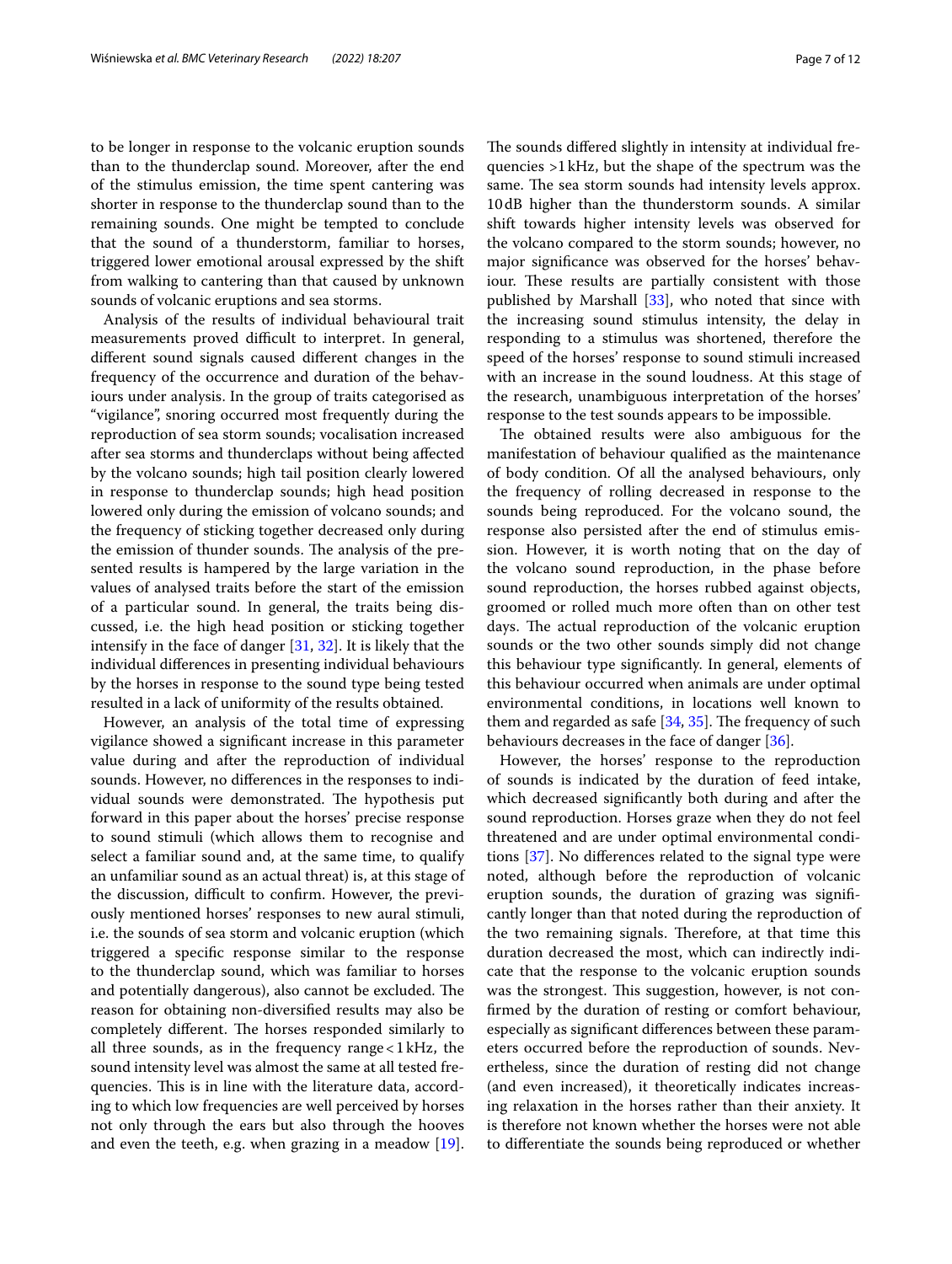other factors, e.g. low responsiveness of the test horse breed, were decisive. Primitive horse breeds are known to be much less responsive than hot-blooded horses [\[38](#page-11-1)]. According to Janczarek et al. [\[8\]](#page-10-6), there are diferences in emotional excitability even between warmblood horses. It is known that a higher proportion of thoroughbred horses in a pedigree produces higher responsiveness to new stimuli, including sound stimuli.

It should also be noted that the described experiment used only sound signals, whereas in nature these signals accompany other environmental changes registered by all the senses, not only by hearing, e.g. increased wind intensity and cloudiness, changes in atmospheric pressure, rain, lightning, seismic activity, the anxiety of other animals, and probably many more. Perhaps the reproduction of a particular sound, with no visual efects or other phenomena accompanying a thunderstorm or an earthquake, was a stimulus insufficient to classify the sound as a sign of impending danger.

To sum up, the responses of horses to similar sounds of both known and unknown origins, i.e. the sound of a thunderstorm, sea storm and volcanic eruption, with an intensity of over 50dB, are similar. These aural stimuli make the horses move away from the sound sources and approach the pasture exit. Locomotor behaviour changes as well; more specifcally, the duration of trotting and cantering increases while the duration of walking decreases. However, behaviour categorised as vigilance, comfort, resting or grazing did not change signifcantly, which may indicate that the sound stimuli applied are not too stressful for the horses. Interpretation of the results is also hindered by partially diferentiated grazing behaviour that is not disturbed by sounds.

Limitations: in general, this is the frst study focused on horse behavioural response to natural sounds, thus, there is lack of similar studies, hence it was not possible to compare our results with others. The reactions of horses to sounds emitted from a recorder were studied, it was not previously investigated whether for horses they are sounds identical to natural ones. The study was performed in feld conditions, thus, some uncontrolled factors (like olfactory signals and sounds inaudible to humans) could infuence the horse behaviour. Moreover, the studied herd of horses included only pregnant mares. It is possible that the presence of a leading stallion in the herd may affect the mare's reactivity. The pregnancy could also infuence the mare's behaviour, however, to the best of the authors' knowledge, there are no scientifc reports documenting diferences in the mares response to sound stimuli depending on being or not being pregnant. Therefore, the obtained results should be considered with caution, and further research is needed to compete explanation of how horses react to natural sounds.

## **Conclusion**

The responses of the *Konik Polski* horses, kept under a free-range system, to similar sounds of both known and unknown origins, i.e. the sound of a thunderstorm, sea storm and volcanic eruption, are not diferentiated. Generally, the sound stimuli applied are not too stressful for the horses. Due to the inconclusive results obtained, the research should be continued using other sounds, including those generated by human activities.

# **Methods**

# **Horses**

The study included 13 breeding mares of the *Konik Polski* breed, kept under a free-range system with permanent access to a stable and a meadow-and-forest paddock with an area of 10 ha (51°18′37.1″N, 22°58′25.2″E). The forestation rate was approx. 10% of the area. In the paddock, there was also a natural water reservoir for the horses to drink from. The stable building (of the run-pen type) was open at all times. The stable floor was bedded with wheat straw on a daily basis. Hay baskets were mounted on the long walls, with hay being ofered *ad libitum*.

Each mare had been staying in the described breeding station for at least 36months before the start of the experiment. A stallion was periodically allowed into the herd for reproductive purposes only. An annual veterinary check of the horses' health was also carried out, and hoof horn correction was performed four times a year. Individuals with symptoms of an illness or injury were placed in the stable for the duration of treatment. The mares' age at the time of the study was  $5-10$  years. During the study, they had no ofspring with them and were between the fourth and sixth month of gestation. During the study, no symptoms of disease were observed in the herd.

# **The course of the experiment**

The experiment was conducted in a fenced-off part of the pasture with an area of  $60 \times 60$ m. The entrance to the fenced-off area was situated  $100-120$  m from the entrance to the stable. The horses were let into the enclosure 60minutes before the start of the actual experiment involving the recording of the horses' behaviour in response to the reproduction of recorded selected natural sounds. First, the volcanic eruption (volcano) sound was reproduced as a signal unfamiliar to the horses under study due to their geographical position. After a 10-day break in the experiment, the study examined responses to the sound of a thunderclap (thunderstorm): a signal was familiar to horses, as for the last 12months before the start of the experiment, 17 storms with atmospheric discharges, downpour, or hail and strong winds with a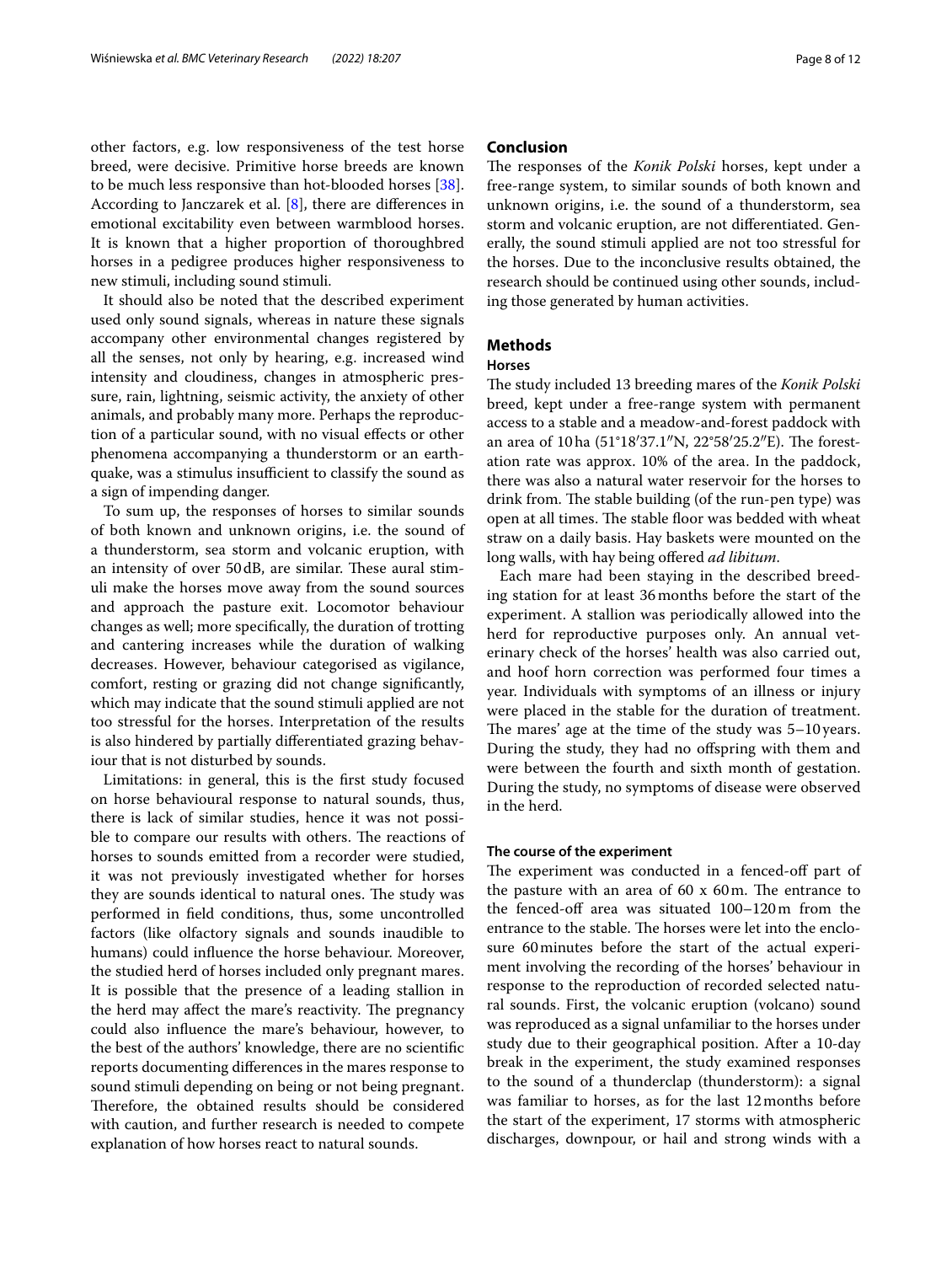velocity of up to 24m/s had occurred over the horses' place of stay [\[39\]](#page-11-2). During thunderstorms, the horses were never locked in the stable. After another 10-day break, horses' responses to the sounds of sea storm with a wind force equal to 10 on the Beaufort scale (sea storm: a signal unfamiliar to the horses due to their geographical position).

Each time, the sound signal was reproduced for fve minutes. After the end of sound signal reproduction, the horses remained inside the fenced-off area. The sound was reproduced using two portable OneConcept CDC 100MP3 Hi-Fi devices. Each device was connected to two pairs of SONY SRS-XB12L Bluetooth loudspeakers located 1m away from each corner of the fenced-of part of the pasture. The loudspeakers were not visible to the horses (Fig.  $1$ ). The levels and frequency ranges of the sounds were measured using a DT-8852 sonometer (CEM, Poland). The A-weighted LAeq was measured in decibels. The sounds produced by the thunderstorm and sea storm had similar values (61.4dB for the storm and 58.4dB for the thunderstorm), and a slightly higher level (68.5dB) was recorded for the volcano. All three sounds had a maximum intensity at 1kHz and were 55dB, 60.7dB and 69.4dB for the thunderstorm, the sea storm and the volcano, respectively.

The course of the experiment was recorded using eight Panasonic HZ-900 digital cameras placed on tripods 110cm above the ground, in the corners, and in the middle of each pasture walls.

On the days of the experiment, the air temperature was 23±2.8°C, atmospheric pressure: 995.64±15.0hPa, air speed:  $0 \pm 0.5$  m/s.

In each part of the experiment, the analysis of the recordings was conducted in three 5-minute phases: 1) Before, means immediately before the sound signal reproduction, 2) During, means during the sound signal reproduction, and 3) After, means immediately after the sound signal reproduction. The analysis of the recordings was performed by one experienced person, who was blinded to which noise the studied horses had heard when assessing their behaviour.

#### **Analysed parameters**

The distance between the horse and the central part / the paddock exit.

Based on the representative images extracted from camera footage: 30s before the sound signal reproduction, representative of Before phase, 30s before the end of sound signal reproduction, representative of During phase, and 30s after the end of sound signal reproduction, representative of After phase, measurements of the distance between the horses and selected points of the pasture were taken. The position of each horse was marked on the images, and then the same position was identifed on the paddock. In the next step, measurements were taken using a measuring tape with an accuracy of up to 0.1m. During successive phases, in each part of the experiment, the following two distances were determined: 1) from the horse's withers to the central point of the pasture, recognised as the most distant from the sound sources, i.e. located halfway along the diagonal line, i.e. at a distance of 30m from the central point of each wall and 42.4m from the corners; 2) the distance between the horse's withers to the exit from the enclosure, i.e. the place located the nearest to the entrance to the stable.

## **Behavioural observations**

In each phase of the experiment, measurements were taken of the duration of the following elements of behaviour: walking, trotting and cantering, elements of behaviour categorised as "vigilance" (snoring, vocalisation,

<span id="page-8-0"></span>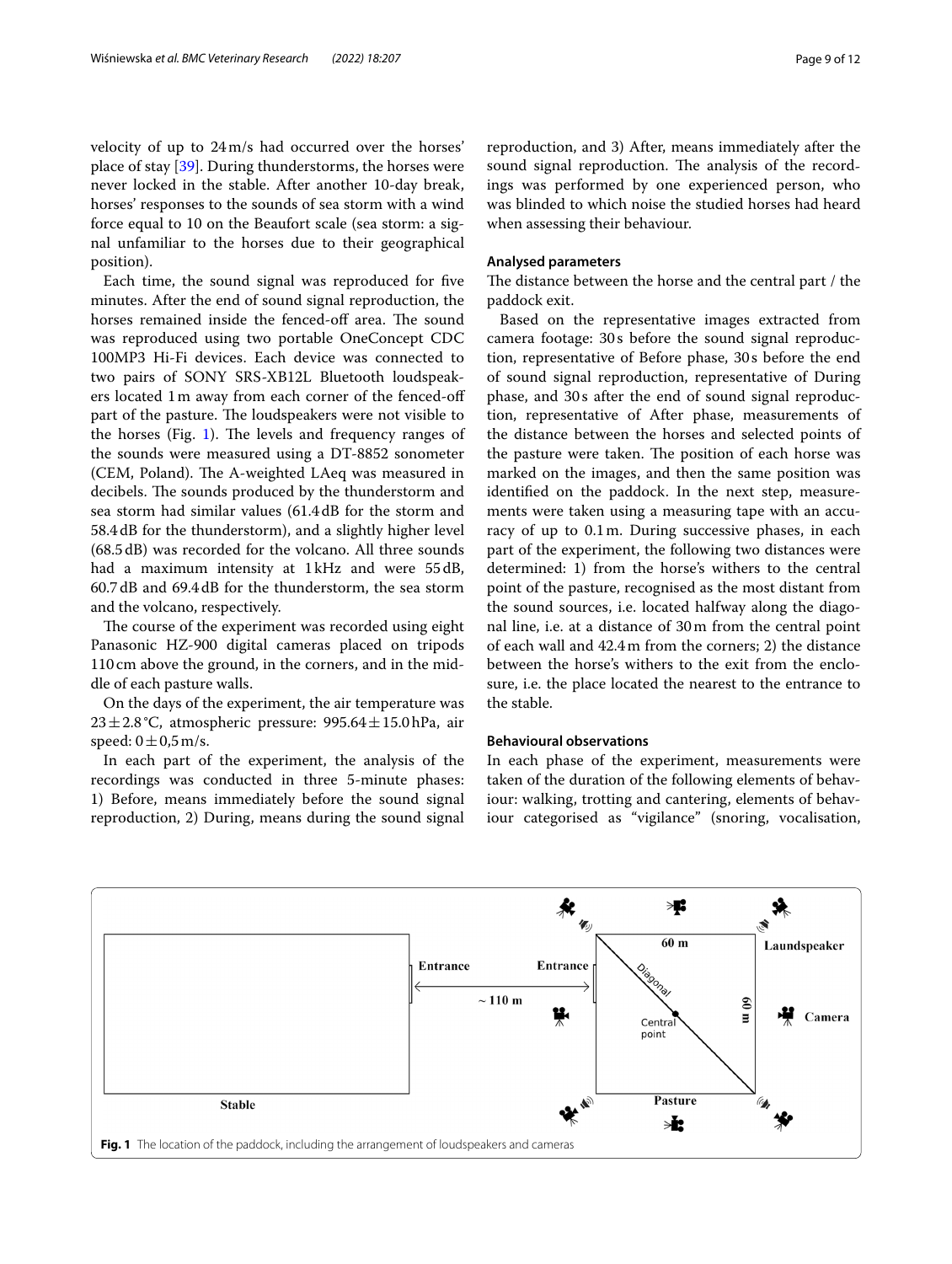| Category               | <b>Trait</b>                                            | <b>Characteristics</b>                                                                                                                                     |
|------------------------|---------------------------------------------------------|------------------------------------------------------------------------------------------------------------------------------------------------------------|
| Movement               | Walk                                                    | Four-beat gait with large overlap times between the stance phases of the limb, and no<br>period of suspension [40]                                         |
|                        | Trot                                                    | Two-beat, symmetric, diagonal gait with phase suspension [40]                                                                                              |
|                        | Canter                                                  | Three-beat asymmetric gait with phase suspension. It is executed with either a right or left<br>" $lead$ " $[40]$                                          |
| Vigilance              | Snoring                                                 | Very short, raspy inhalation sound produced in a low alert context, such as investigating a<br>novel object or obstacle [41]                               |
|                        | Vocalisation                                            | Production of sound by means of a vocal apparatus of vertebrates [42]                                                                                      |
|                        | High head position                                      | Neck raised over 45 degrees [43]                                                                                                                           |
|                        | High tail position                                      | Fleshy part of tail outstretched horizontally or elevated above horizontal [43]                                                                            |
|                        | Sticking together                                       | Horses sticking together on the pasture                                                                                                                    |
| Foraging (grazing)     |                                                         | Occurs as a horse bites off and ingests grasses and forbs close to the ground [44]                                                                         |
| Comfort                | Playing                                                 | Type of self-enjoyment expression [44]                                                                                                                     |
|                        | Examining the surroundings                              |                                                                                                                                                            |
|                        | Sniffing                                                | Standing with lowered head and nostrils within 10 cm of object [45]                                                                                        |
| Maintenance of hygiene | Rubbing against objects<br>Scratching against an object | Includes using a hind foot to scratch another part of horse's own body, or rubbing against<br>various objects [46]                                         |
|                        | Autogrooming or allogrooming                            | Usually head-to-shoulder or head-to-tail, grooming each other's neck, mane, rump, or tail<br>by gently nipping, nuzzling, or rubbing [42]                  |
|                        | Rolling                                                 | Dropping from standing to sternal recumbency, then rotating one or more times from<br>sternal to dorsal recumbency, tucking the legs against the body [42] |
| Resting                |                                                         | It is characterised by a general lack of attention and a relaxed state and may occur in a<br>standing position or in recumbency [44]                       |

<span id="page-9-0"></span>**Table 7** Description of the behavioural traits under analysis

high head position, high tail position, sticking together), foraging (grazing), elements of behaviour categorised as "comfort" (playing, examining the surroundings, snifing), elements of behaviour categorised as "maintenance of hygiene" (rubbing against objects, auto- or allogrooming, rolling) and resting. The frequency of expressing the following selected traits was also determined: snoring, vocalisation, high head position, high tail position, sticking together, rubbing against objects, auto- or allogrooming, rolling and resting. The characteristics of individual traits are presented in Table [7.](#page-9-0)

# **Statistical methods**

A statistical analysis was conducted using the SAS program (version 9.4, SAS Institute Inc. Cary, NC). Data distribution normality was assessed using the Kolmogorov-Smirnov test. For the data concerning the frequency of occurrence of the traits of snoring, vocalisation, high tail position, high head position, horses sticking together, rubbing against objects, autoand allogrooming and rolling, the distribution was not normal ( $α = 0.05$ ). In this case, a non-parametric Wilcoxon test was applied. The significance of differences between the phases in subsequent parts of the experiment was analysed by the Dwass, Steel and Critchlow-Fligner method. Data concerning the traits: distance (m) between the horses and the central point of the pasture/ exit from the pasture, duration (s) of walking, trotting and cantering, vigilance, grazing and behaviour categorised as "comfort" and "resting" had a normal distribution ( $\alpha$  = 0.05). In this case, the analyses were conducted using the GLM procedure while taking into account the efect of the phase factor and a subsequent part of the experiment and the interactions. The significance of differences between the mean values was determined by the Tukey test (HSD). The differences between the mean values were considered signifcant at *p* < 0.05. Due to the relatively small number of animals used in the study, the power analysis of the test was also performed. Assuring the test power at the level of 80%, the number of data was found to be enough to achieve the signifcance level as  $<$ 0.05. The results were characterised using the mean value and standard deviation (SD).

#### **Supplementary Information**

The online version contains supplementary material available at [https://doi.](https://doi.org/10.1186/s12917-022-03314-4) [org/10.1186/s12917-022-03314-4](https://doi.org/10.1186/s12917-022-03314-4).

**Additional fle 1.**

#### **Authors' contributions**

IJ designed and supervised the study. AW, IJ and ET performed the tests. MR analysed the tested sound signals. AW, ET, MR and WK analysed the data. AW and WK prepared the fnal version of the manuscript which was read and approved by all the authors.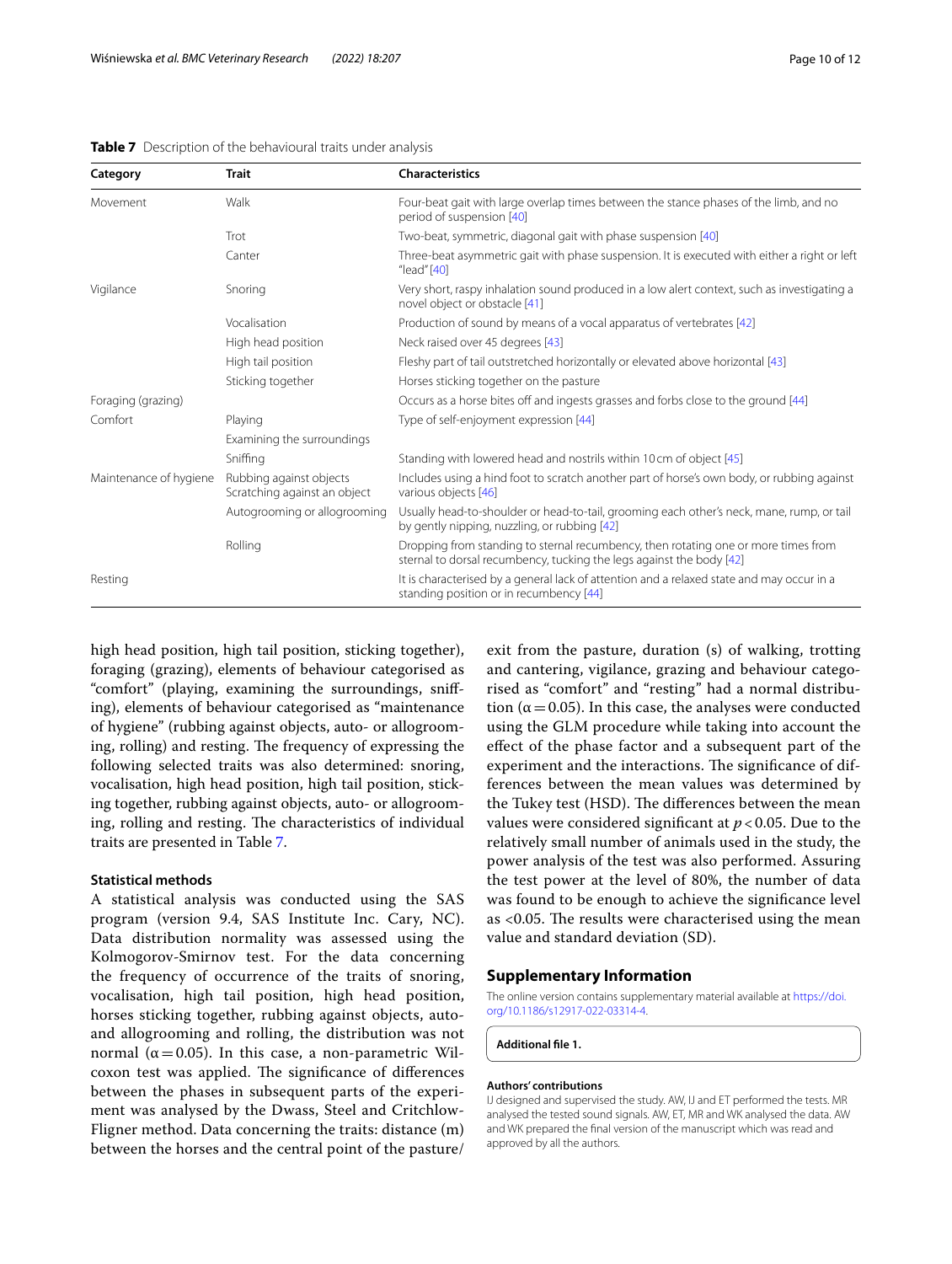#### **Funding**

This work was funded by University of Life Sciences in Lublin, Poland, which is the employer of the authors. The University did not interfere with the issue of studies at any step: conception of the study, collection and analysis of data or interpretation of outcomes.

#### **Availability of data and materials**

The datasets used and analyzed during the current study are available from the corresponding author on reasonable request.

#### **Declarations**

#### **Ethics approval and consent to participate**

Animal care and experimental procedures were in accordance with the Directive 2010/63/EU of the European Parliament and of the Council on the protection of animals used for scientifc purposes and were approved by the Local Ethics Committee for Animal Experiments acting at the University of Life Sciences in Lublin (act no 52/2021).

#### **Consent for publication**

Not applicable.

### **Competing interests**

All authors declare no confict of interest.

#### **Author details**

<sup>1</sup> Department of Horse Breeding and Use, University of Life Sciences in Lublin, Akademicka 13 str, 20-950 Lublin, Poland. <sup>2</sup>Institute of Agrophysics, Polish Academy of Sciences, Lublin, Poland. <sup>3</sup> Department of Biochemistry, University of Life Sciences in Lublin, Lublin, Poland.

#### Received: 17 February 2022 Accepted: 10 May 2022 Published online: 30 May 2022

#### **References**

- <span id="page-10-0"></span>1. Birke L. Talking about horses: Control and freedom in the world of" natural horsemanship". Soc Anim. 2008;16(2):107–26.
- <span id="page-10-1"></span>2. Goodwin D. Horse behaviour: evolution, domestication and feralisation. In: The welfare of horses. Dordrecht: Springer; 2007. p. 1–18.
- <span id="page-10-2"></span>3. McDonnell S. Practical feld guide to horse behavior: the equid ethogram. Lexington: The Blood-Horse, Inc.; 2003.
- <span id="page-10-3"></span>4. Momozawa Y, Ono T, Sato F, Kikusui T, Takeuchi Y, Mori Y, et al. Assessment of equine temperament by a questionnaire survey to caretakers and evaluation of its reliability by simultaneous behavior test. Appl Anim Behav Sci. 2003;84(2):127–38. [https://doi.org/10.1016/j.applanim.2003.08.001.](https://doi.org/10.1016/j.applanim.2003.08.001)
- <span id="page-10-4"></span>5. Nakamura K, Takimoto-Inose A, Hasegawa T. Cross-modal perception of human emotion in domestic horses (Equus caballus). Sci Rep. 2018;8(1):1–9. [https://doi.org/10.1038/s41598-018-26892-6.](https://doi.org/10.1038/s41598-018-26892-6)
- 6. Stachurska A, Janczarek I, Wilk I, Kędzierski W. Does music infuence emotional state in race horses? J Equine Vet Sci. 2015;35(8):650–6. [https://](https://doi.org/10.1016/j.jevs.2015.06.008) [doi.org/10.1016/j.jevs.2015.06.008](https://doi.org/10.1016/j.jevs.2015.06.008).
- <span id="page-10-5"></span>7. Ahmadinezhad M, Hasani A, Kharazian F. The responses of horses to predator stimuli, Iran. J Vet Med (Int J Vet Sci Res). 2010;4(1):5–9.
- <span id="page-10-6"></span>8. Janczarek I, Stachurska A, Kędzierski W, Wiśniewska A, Ryżak M, Kozioł A. The intensity of physiological and behavioral responses of horses to predator vocalizations. BMC Vet Res. 2020;16(1):1–12. [https://doi.org/10.](https://doi.org/10.1186/s12917-020-02643-6) [1186/s12917-020-02643-6.](https://doi.org/10.1186/s12917-020-02643-6)
- <span id="page-10-7"></span>9. Górecka-Bruzda A, Jaworski Z, Jaworska J, Siemieniuch M. Welfare of free-roaming horses: 70 years of experience with Konik Polski breeding in Poland. Animals. 2020;10(6):1094. [https://doi.org/10.3390/ani10061094.](https://doi.org/10.3390/ani10061094)
- <span id="page-10-8"></span>10. Boyd L, Keiper R. Behavioural ecology of feral horses. In: The domestic horse: the origins, development, and management of its behaviour. The Edinburgh Building. Cambridge; 2005. p. 55–82.
- <span id="page-10-9"></span>11. Pasicka E. Polish Konik Horse–Characteristics and historical background of native descendants of tarpan. Acta Sci Pol Med Vet. 2013;12:25–38.
- <span id="page-10-10"></span>12. Golonka M. Analysis of chosen behavioral forms of Konik Polski horses from the Popielno Reserve. Anim Sci J. 2009;46:255–9.
- <span id="page-10-11"></span>13. Janczarek I, Wiśniewska A, Chruszczewski MH, Tkaczyk E, Górecka-Bruzda A. Social Behaviour of Horses in Response to Vocalisations of Predators. Animals. 2020;10(12):2331. <https://doi.org/10.3390/ani10122331>.
- <span id="page-10-12"></span>14. Christensen JW, Rundgren M. Predator odour per se does not frighten domestic horses. Appl Anim Behav Sci. 2008;112(1–2):136–45. [https://doi.](https://doi.org/10.1016/j.applanim.2007.08.003) [org/10.1016/j.applanim.2007.08.003.](https://doi.org/10.1016/j.applanim.2007.08.003)
- <span id="page-10-13"></span>15. Mills DS, McDonnell SM, McDonnell S, editors. The domestic horse: the origins, development and management of its behaviour: Cambridge University Press; 2005.
- <span id="page-10-14"></span>16. Mills DS, Nankervis KJ. Equine behaviour: principles and practice: John Wiley & Sons; 2013.
- <span id="page-10-15"></span>17. Timney B, Macuda T. Vision and hearing in horses. J Am Vet Med Assoc. 2001;218(10):1567–74. [https://doi.org/10.2460/javma.2001.218.1567.](https://doi.org/10.2460/javma.2001.218.1567)
- <span id="page-10-16"></span>18. Hefner RS. Comparative study of sound localization and its anatomical correlates in mammals. Acta Otolaryngol. 1997;532:46–53. [https://doi.](https://doi.org/10.3109/00016489709126144) [org/10.3109/00016489709126144.](https://doi.org/10.3109/00016489709126144)
- <span id="page-10-17"></span>19. Yeon SC. Acoustic communication in the domestic horse (Equus caballus). J Vet Behav. 2012;7(3):179–85. [https://doi.org/10.1016/j.jveb.2011.08.004.](https://doi.org/10.1016/j.jveb.2011.08.004)
- <span id="page-10-18"></span>20. Saslow CA. Uderstanding the perceptual world of horses. Appl Anim Behav Sci. 2002;78:209–24. [https://doi.org/10.1016/S0168-1591\(02\)00092-8](https://doi.org/10.1016/S0168-1591(02)00092-8).
- <span id="page-10-19"></span>21. Heffner RS, Heffner HE. Visual factors in sound localization in mammals. J Comp Neurol. 1992;317:219–32.<https://doi.org/10.1002/cne.903170302>.
- <span id="page-10-20"></span>22. Miller R. Behavior of the horses. The unique perceptivity of the horse. J Equine Vet Sci. 1995;15:220–2. [https://doi.org/10.1016/S0737-0806\(07\)](https://doi.org/10.1016/S0737-0806(07)80460-6) [80460-6.](https://doi.org/10.1016/S0737-0806(07)80460-6)
- <span id="page-10-21"></span>23. Lansade L, Pichard G, Leconte M. Sensory sensitivities: components of a horse's temperament dimensions. Appl Anim Behav Sci. 2008;114:534–53. [https://doi.org/10.1016/j.applanim.2008.02.012.](https://doi.org/10.1016/j.applanim.2008.02.012)
- <span id="page-10-22"></span>24. Janczarek I, Stachurska A, Wilk I, Wiśniewska A, Różańska-Boczula M, Kaczmarek B, et al. Horse Preferences for Insolation, Shade or Mist Curtain in the Paddock under Heat Conditions: Cardiac and Behavioural Response Analysis. Animals. 2021;11(4):933.<https://doi.org/10.3390/ani11040933>.
- <span id="page-10-23"></span>25. Morris WN. Mood: The frame of mind: Springer Science & Business Media; 2012.
- <span id="page-10-24"></span>26. Rørvang MV, Nielsen BL, McLean AN. Sensory abilities of horses and their importance for equitation science. Front Vet Sci. 2020;7:633. [https://doi.](https://doi.org/10.3389/fvets.2020.00633) [org/10.3389/fvets.2020.00633.](https://doi.org/10.3389/fvets.2020.00633)
- <span id="page-10-25"></span>27. Erber R, Wulf M, Aurich J, Rose-Meierhöfer S, Hofmann G, von Lewinski M, et al. Stress response of three-year-old horse mares to changes in husbandry system during initial equestrian training. J Equine Vet Sci. 2013;33(12):1088–94.<https://doi.org/10.1016/j.jevs.2013.04.008>.
- <span id="page-10-26"></span>28. Leiner L, Fendt M. Behavioural fear and heart rate responses of horses after exposure to novel objects: Efects of habituation. Appl Anim Behav Sci. 2011;131(3–4):104–9. [https://doi.org/10.1016/j.applanim.2011.02.004.](https://doi.org/10.1016/j.applanim.2011.02.004)
- <span id="page-10-27"></span>29. d'Ingeo S, Quaranta A, Siniscalchi M, Stomp M, Coste C, Bagnard C, et al. Horses associate individual human voices with the valence of past interactions: a behavioural and electrophysiological study. Sci Rep. 2019;9(1):1–10. [https://doi.org/10.1038/s41598-019-47960-5.](https://doi.org/10.1038/s41598-019-47960-5)
- <span id="page-10-28"></span>30. Proops L, McComb K, Reby D. Cross-modal individual recognition in domestic horses (Equus caballus). Proc Natl Acad Sci. 2009;106(3):947–51. [https://doi.org/10.1073/pnas.0809127105.](https://doi.org/10.1073/pnas.0809127105)
- <span id="page-10-29"></span>31. Smith AV, Proops L, Grounds K, Wathan J, Scott SK, McComb K. Domestic horses (Equus caballus) discriminate between negative and positive human nonverbal vocalisations. Sci Rep. 2018;8(1):1–8. [https://doi.org/10.](https://doi.org/10.1038/s41598-018-30777-z) [1038/s41598-018-30777-z](https://doi.org/10.1038/s41598-018-30777-z).
- <span id="page-10-30"></span>32. DeAraugo J, McLean A, McLaren S, Caspar G, McLean M, McGreevy P. Training methodologies difer with the attachment of humans to horses. J Vet Behav. 2014;9(5):235–41.<https://doi.org/10.1016/j.jveb.2014.05.001>.
- <span id="page-10-31"></span>33. Marshall A. Brain stem auditory-evoked response in the nonanesthetized horse and pony. Am J Vet Res. 1985;46(7):1445–50.
- <span id="page-10-32"></span>34. Kwiatkowska-Stenzel A, Sowińska J, Witkowska D. The effect of different bedding materials used in stable on horses behavior. J Equine Vet Sci. 2016;42:57–66. [https://doi.org/10.1016/j.jevs.2016.03.007.](https://doi.org/10.1016/j.jevs.2016.03.007)
- <span id="page-10-33"></span>35. Snoeks MG, Moons CP, Ödberg FO, Aviron M, Geers R. Behavior of horses on pasture in relation to weather and shelter—A feld study in a temperate climate. J Vet Behav. 2015;10(6):561–8. [https://doi.org/10.1016/j.jveb.](https://doi.org/10.1016/j.jveb.2015.07.037) [2015.07.037](https://doi.org/10.1016/j.jveb.2015.07.037).
- <span id="page-10-34"></span>36. Feh C. Relationships and communication in socially natural horse herds. In: The domestic horse: the origins, development, and management of its behaviour. Cambridge: Cambridge University Press; 2005. p. 83–93.